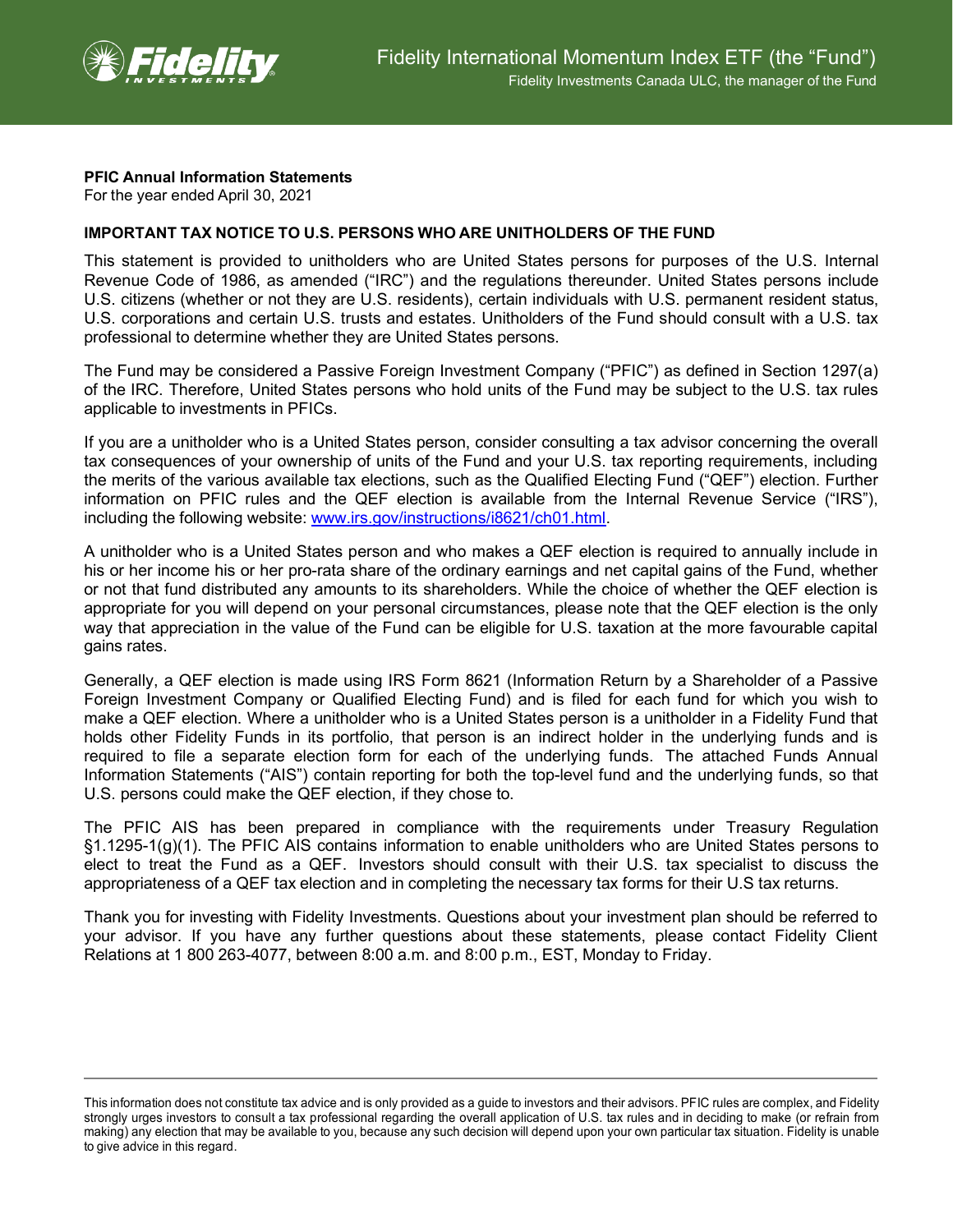

## **PFIC Annual Information Statements (US\$)**

For the Fund's PFIC taxation year ended April 30, 2021

- 1. This Information Statement applies to the PFIC taxation year of Fidelity International Momentum Index ETF (the "Fund") commencing on June 05, 2020 and ending on April 30, 2021.
- 2. The per-unit, per-day amounts of ordinary earnings and net capital gains of the Fund and it's lower-tier Fund(s) as applicable, for the period specified in paragraph (1) are provided in the table:

| <b>FIDELITY FUND HELD DIRECTLY</b>                               |                                       |                                      | <b>ORDINARY</b><br><b>EARNINGS \$</b>            | <b>NET CAPITAL</b><br><b>GAIN \$</b>         |
|------------------------------------------------------------------|---------------------------------------|--------------------------------------|--------------------------------------------------|----------------------------------------------|
| Fidelity International Momentum Index ETF                        |                                       |                                      | 0.00337853                                       | 0.00000000                                   |
| <b>FIDELITY LOWER-TIER FUNDS HELD</b><br><b>INDIRECTLY</b>       | <b>ORDINARY</b><br><b>EARNINGS \$</b> | <b>NET CAPITAL</b><br><b>GAIN \$</b> | <b>FUND'S U.S. TAX YEAR</b><br><b>COMMENCING</b> | <b>FUND'S U.S. TAX</b><br><b>YEAR ENDING</b> |
| <b>Fidelity Canadian Money Market</b><br><b>Investment Trust</b> | 0.00000015                            | 0.00000000                           | May 01, 2020                                     | April 30, 2021                               |

To determine your pro-rata share of the amounts of ordinary earnings and net capital gains of the Fund and each of its lower-tier fund(s) held directly and indirectly, as applicable, multiply the per-unit per-day amounts indicated above by the number of units of the Fund held and the number of days you held the units during the Fund's PFIC taxation year.

Here is an example to illustrate the calculation using the per-unit, per-day factors.

You own 100 units of Fund A from the period May 1, 2020 through October 31, 2020. You purchased an additional 100 units of Fund A on November 1, 2020. You did not sell any units of the Fund at any time during the year. Fund A has a PFIC taxation year end of April 30, 2021.

The Fund's ordinary earnings were \$0.001 per unit, per day.

Result: Your ordinary earnings for 2021 of the directly held fund are (\$0.001 \* 183 days \* 100) + (\$0.001 \*180 days\* 200) = \$54.30

Use the same calculation method in the example above, to determine your pro-rata share of the amounts of ordinary earnings and capital gains for any applicable lower-tier Fund(s).

3. The per-unit amounts of cash and fair market value of other properties distributed or deemed distributed by the Fund during the period specified in paragraph(1) are provided in the below chart.

| <b>PAYMENT DATE</b> | <b>CASH/PROPERTY</b><br><b>DISTRIBUTIONS (\$)</b> |
|---------------------|---------------------------------------------------|
| December 31, 2020   | 0.12020701                                        |
| <b>TOTAL</b>        | 0.12020701                                        |